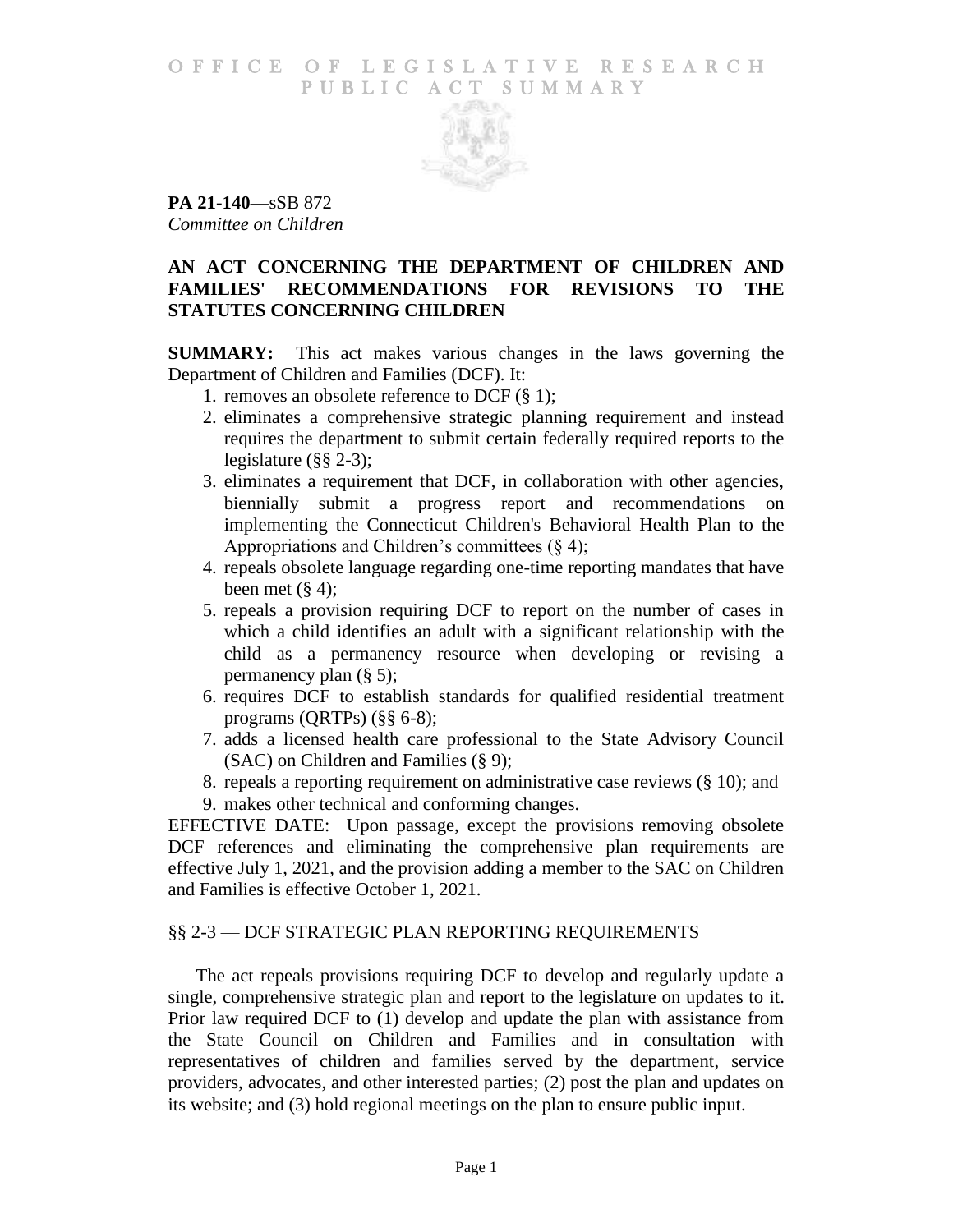The act instead requires DCF to submit reports required under federal law by the Administration for Children and Families (ACF) in order to receive federal funding. Under the act, these reports include (1) the Child and Family Services Plan, (2) the Annual Progress and Services Report, (3) the Final Report of the Child and Family Services Review, and (4) any Program Improvement Plan. It requires the State Council on Children and Families to review and comment on these reports, rather than on the strategic plan.

Prior law required DCF to submit the strategic plan and updates to the governor and legislature. The act instead requires DCF to submit the reports described above to the Children's and Appropriations committees and the State Advisory Council for Children and Families within 30 days after ACF approves them.

## §5 — PERMANENCY REPORT

State and federal laws require DCF to establish and periodically revise permanency plans for children in its care or custody (e.g., abused or neglected children). DCF defines "permanency" as, among other things, having an enduring family relationship that ensures lifelong connections to extended family, siblings, and other significant adults, as well as family history and traditions, race and ethnic heritage, culture, religion, and language.

The act repeals a provision requiring DCF to annually report to the Children's and Judiciary committees on the number of cases in which a child has identified an adult with a significant relationship with the child as a permanency resource when developing or revising the permanency plan.

### §§ 6-8 — QUALIFIED RESIDENTIAL TREATMENT PROGRAMS

## *Definitions*

Under the act and federal law, a "QRTP" is an accredited program for children with serious emotional or behavioral disorders or disturbances that, among other things, (1) has a trauma-informed treatment model, (2) has licensed clinical staff available 24 hours per day and seven days per week, and (3) facilitates family member participation in the child's treatment program, when appropriate (42 U.S.C. 672(k)(4)).

A "qualified individual" is a trained professional or licensed clinician who is not a state employee, or who is not connected to or affiliated with any setting in which children are placed by the state  $(42 \text{ U.S.C. } 675a(c)(1))$ .

### *Adoption of QRTP Standards*

The act requires the DCF commissioner to adopt regulations establishing standards for QRTPs and qualified individuals. Under the act, DCF standards must include (1) staffing at QRTPs, (2) the care and treatment of children cared for or boarded in QRTPs, (3) training and qualifications required for a qualified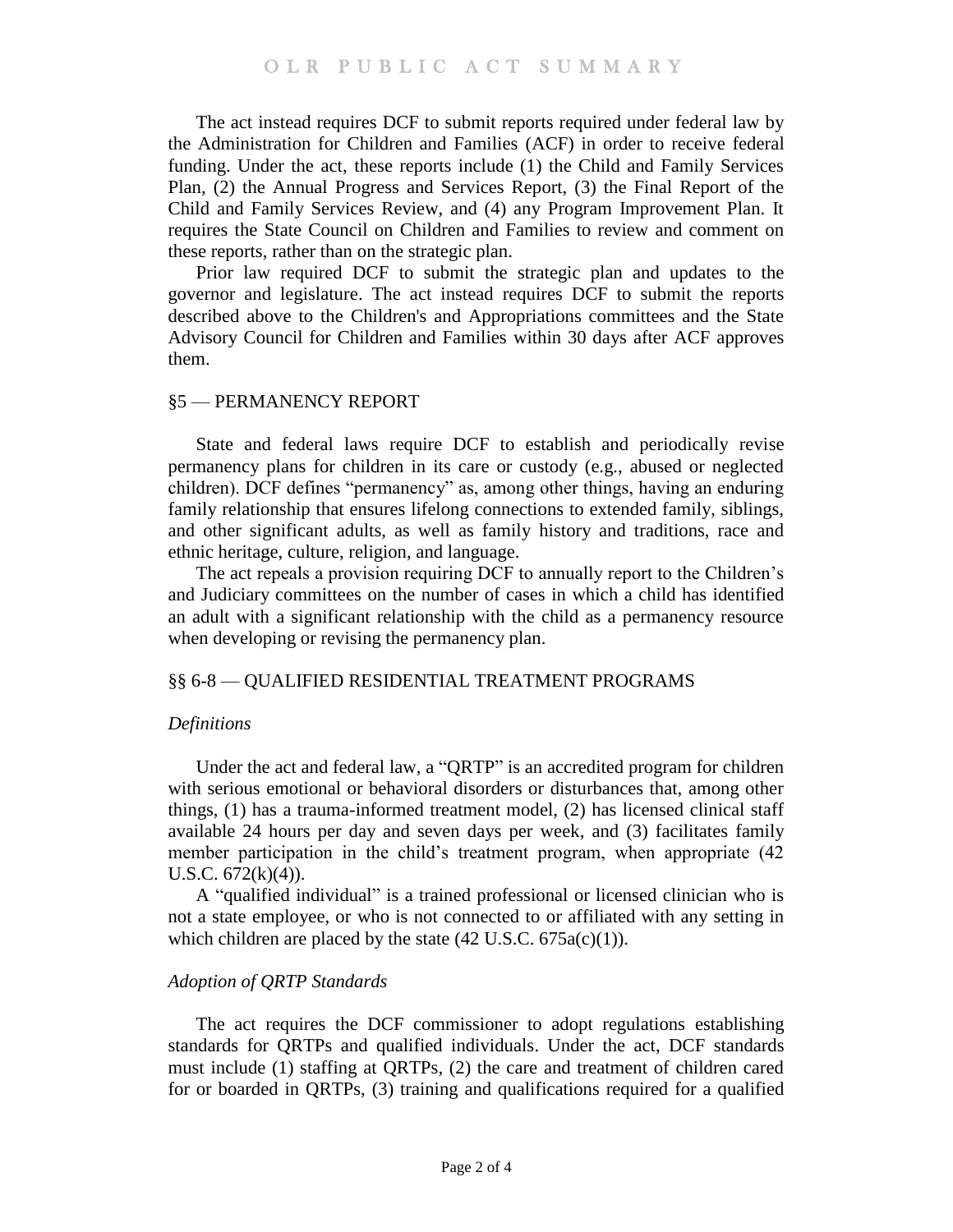individual, and (4) documentation requirements.

The act does not establish a deadline for the commissioner to establish the standards but allows her to implement policies and procedures consistent with these provisions while in the process of adopting them in regulations. The commissioner must publish notice of intention to adopt regulations on the eRegulations System within 20 days after implementing the policies and procedures.

#### *QRTP Initial Assessment and Placement Determination*

Starting by the earlier of July 1, 2021, or the date ACF approves DCF's Connecticut Family First Prevention Plan, the act requires a child in DCF custody who is placed in a QRTP to be assessed by a qualified individual within 30 days after the placement. The qualified individual must:

- 1. assess the child's strengths using an age-appropriate, evidence-based, validated, functional assessment tool approved by the Secretary of Health and Human Services;
- 2. determine whether the child's needs can be met by family members (e.g. relatives or fictive kin caregivers) or through placement in a foster family, and if the needs cannot be met, identify a setting that would provide the most effective and appropriate level of care for the child in the least restrictive environment and be consistent with the child's permanency plan goals; and
- 3. develop a list of child-specific short-term and long-term mental and behavioral health goals.

The act requires the qualified individual to work with the child's family permanency team while doing the assessment.

Under the act, if the qualified individual determines that a child should not be placed with family members or in a foster family, he or she must provide a written explanation specifying the reasons why. However, a shortage or lack of available foster families is not an acceptable reason for this determination. If the qualified individual determines that a child should be placed in a QRTP, he or she must specify in writing (1) why this placement will provide the child with the most effective and appropriate level of care in the least restrictive environment and (2) how the placement is consistent with the child's permanency plan goals.

The act requires the qualified individual to submit this assessment to the DCF commissioner.

#### *QRTP Court Review*

Starting by the earlier of July 1, 2021, or the date ACF approves DCF's Connecticut Family First Prevention Plan, the act requires the DCF commissioner to file a motion to review the qualified individual's assessment with the Superior Court that has venue over the assessment. The commissioner must do this within 35 days after the child's placement in a QRTP, provided the child has not been discharged.